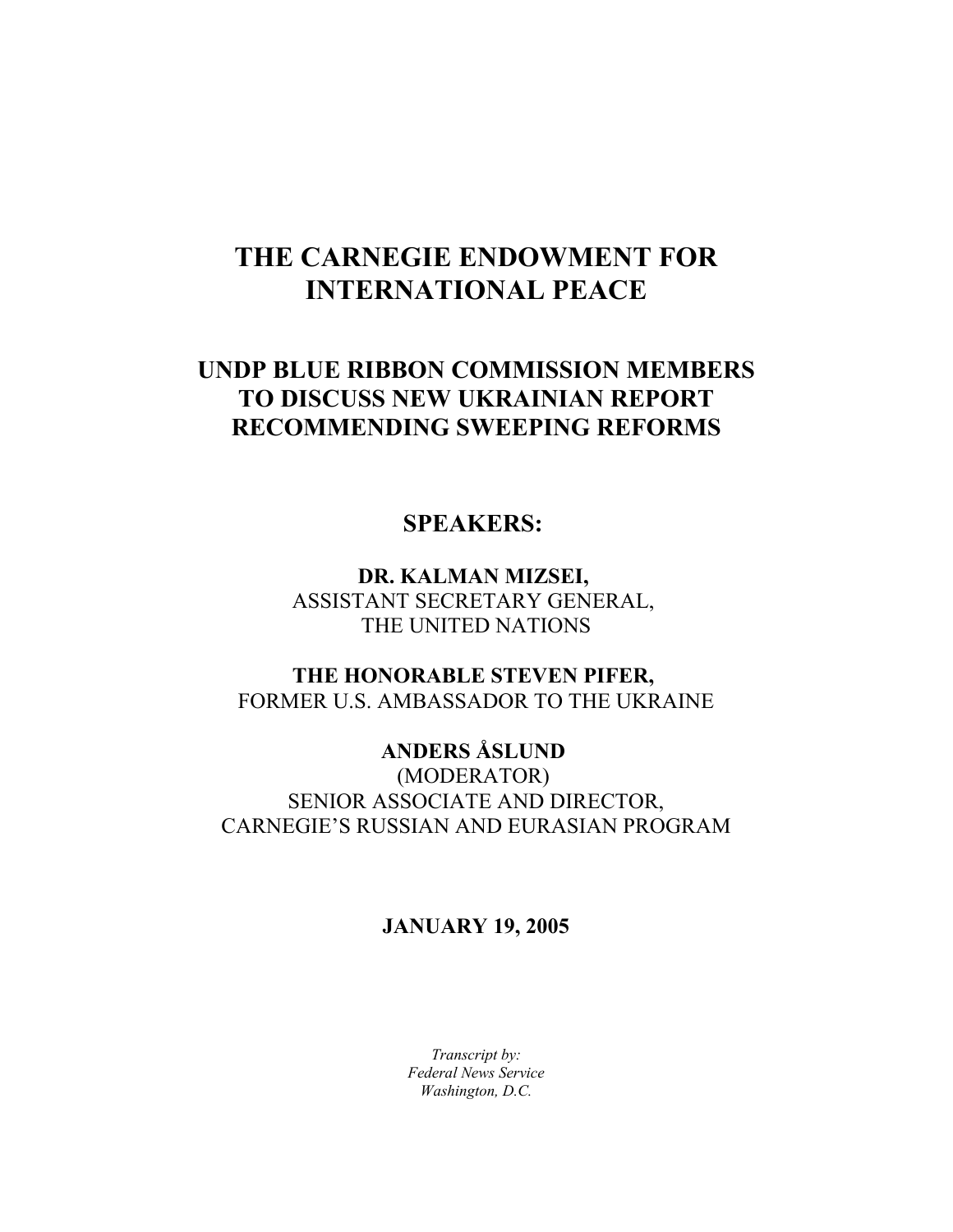ANDERS ÅSLUND: (In progress.) To discuss this today we have Dr. Kalman Mizsei, who is assistant secretary general of the United Nations and the systems administrator of the UNDP, who is responsible for 31 essentially post-communist countries at UNDP. And Steven Pifer, who is former U.S. ambassador to Ukraine and has worked in senior positions in the National Security Council, and at the State Department, and now has retired from the State Department. And I will also participate here.

Issue one, which we are centering our discussion, that Kalman Mizsei and I will discuss about, is this report. It proposes to the president a new wave of reform, which is something that DR. Mizsei and I and others have been working on during the fall.

And without further ado, I ask Kalman Mizsei to start.

KALMAN MIZSEI: Ladies and gentlemen, I'd like to start by saying that I'm really very, very pleased that Anders has organized this breakfast meeting with us here in Carnegie. It's always a great privilege to come to Carnegie. And I'm also very, very pleased to see such a great interest in Ukraine, and if you read our op-ed piece in the Financial Times a week ago we emphasized at the outset how important Ukraine is. There is very little in the world that is as much underestimated as the importance of this, as we pointed out, largest country of Europe or the largest solely European country, bigger than Germany and Great Britain together – almost 50 million people – and a freshly independent country, in historical terms, and a very fresh democracy also in historical terms. I would like to say a few words about this publication and what we would like to do afterwards and really ask Anders to elaborate on the content.

Last June I was in Kiev for a month and I initiated this Blue Ribbon Commission, and it was a sheer pleasure of what we had done in Hungary in 1989, 1990. At that time it was the idea of Professor Paul Marer, who was of Hungarian descent, to create a Blue Ribbon Commission for the Hungarian reforms, and I thought in June, looking at the way things were – legal opinion in Ukraine, that the new president, whoever he is going to be – I can say "he" because there was no woman candidate there, not in June even – so we thought that whoever the president is going to be, a blueprint for second wave of reforms, or a second generation of reforms, will be very opportune for him.

As you know, Ukraine's transition to market economy and democracy, measured by the standards of the most successful neighbors west of Ukraine and northwest of Ukraine, has been highly unfinished, both market institutions privatization, as well as the democratic institutions. So it seemed that there is great room for really reinforcing the positive trends. And positive trends were there.

Last year, Ukraine was the fastest-growing economy of any large country. The economic growth rate was about 12 percent and without the slowdown at the end of the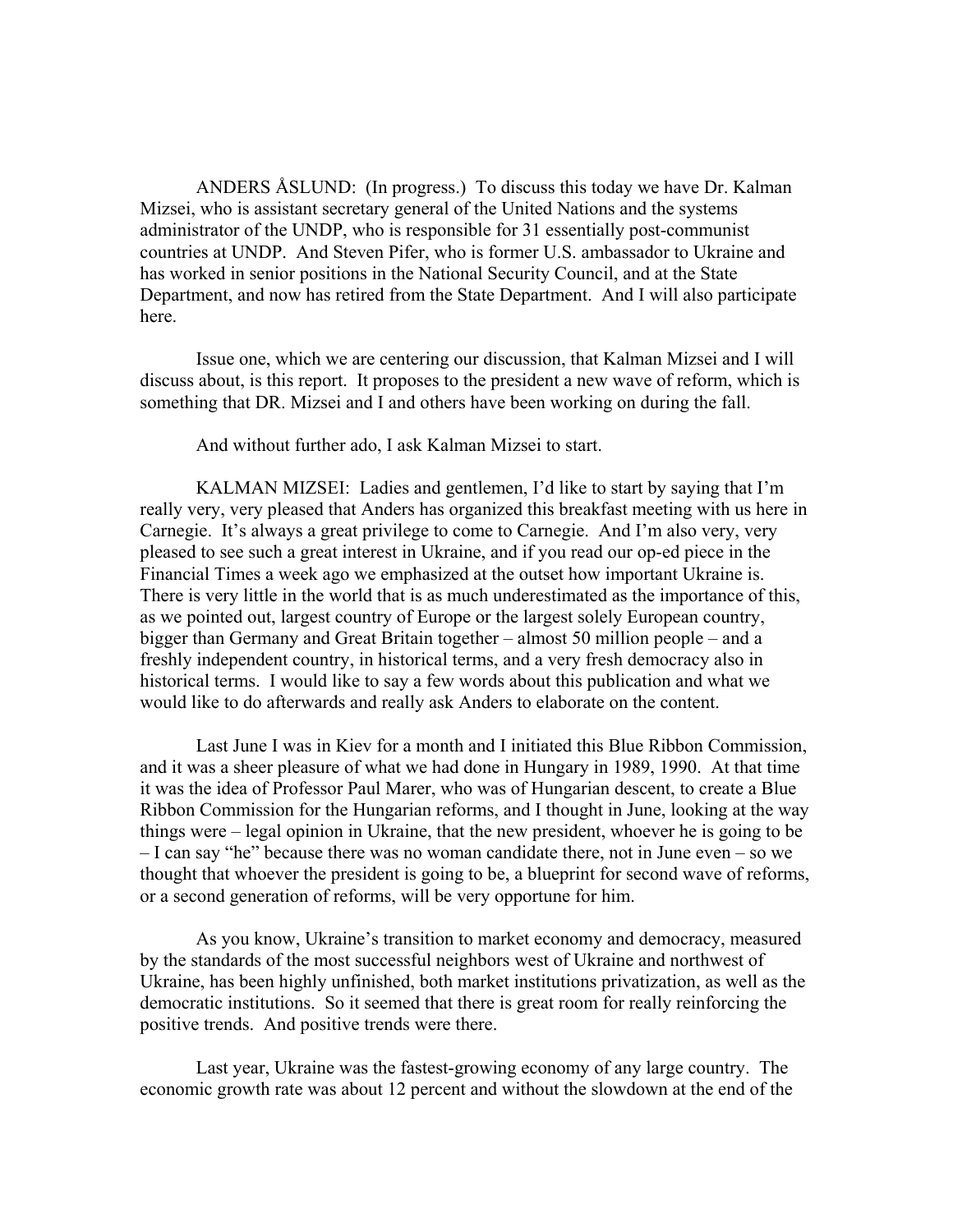year it would have been 13.5, 14 percent. With a huge, huge trade and current account surplus, Ukraine was booming, but at the same time it was very clear that this extraordinary economic growth, didn't translate into happiness of the population. And the reason for that was indeed the sense of the population about the very narrow, small circle of privileged getting wealthy, state administration being rampantly corrupt, and the social sectors in various states.

So we thought that we would create this expert group with Ukrainians and internationals, and it was very clear whom to choose as the international co-chair of this group because everybody in Ukraine whom you ask, who is the most reputed international policy person there, it was very clear that Anders was the only obvious choice, and happily he agreed to work with us. And also we needed to choose somebody from among the Ukrainian policy people who would be reputed on both sides of the political spectrum, and we were very lucky to get it right too -- Oleksandr Paskhaver, who is just an extraordinary, wise and experienced economist, having done a lot for Ukraine, including in the privatization area. And we did this report under their leadership and with also very significant input from our colleagues. Ben Slay and myself also served on the panel of 19 people, and Louisa Vinton, who is sitting here, was very, very helpful with editorial work in the process.

And we came up with what we believe is a very, very good document, and I would leave that entirely to Anders to describe. I would like to not only tell you what we would like to do with it now, but also to tell you that the reason I think it's an exemplary work and in fact it's almost like training material for my country offices in Eastern Europe is because I think it combines the three essential things that certainly in any CIS country are the main challenges, and that is state reform to turn around the relationship between state and citizen – and as you all know that's easier said than done because there are extraordinary historical cultural inertia looking into an attitude of state of the chinovniki that is characterized by a belief that the citizens are really the subordinates, but also, due to the legacy of the last period of the Soviet Union, that a state power post is as good as it allows us to extract revenues out from it. So this really extremely deeply corrupt attitude of the state employees towards the citizens.

So that's one. The other thing is really to accomplish the economic reforms, and that is the most straightforward thing because the people who have served on this board have an extraordinary experience with East European economic reforms, and it was for us really to choose which areas are the most important, and again, with Anders's intellectual leadership it was really pretty straightforward.

The third area, however, where we actually I think also have been able to do something remarkable for Ukraine, but also with a wider significance, is to define the feasible approach to social solidarity and social sector reform in a country where per capita GDP is somewhere in the neighborhood of probably \$1,500, and really – I mean, clearly the social service has to be defined in a way that it doesn't jeopardize public finances. And again, Anders is going to talk in more detail about the way we have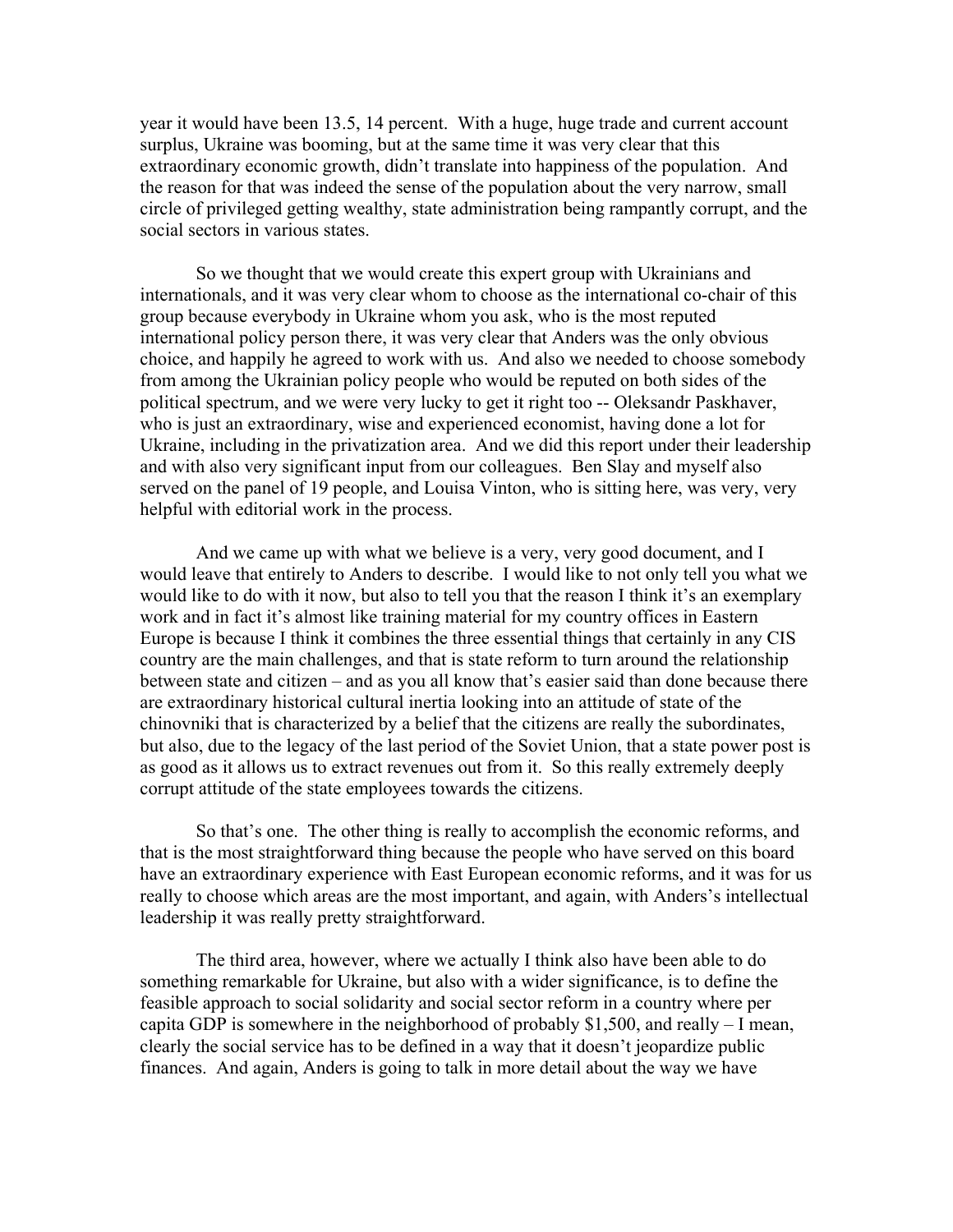weaved together these three areas, which we strongly believe are very vital for government.

Last week we had a whole series of discussions with the key leading figures of the expected Yushchenko government, presidency, which culminated on Saturday with a very detailed discussion with the president-elect. And there is a great need for transferring the work done until now into a sort of day-to-day, very hands-on advisory work for the presidency as well as for government, and I assume also for the parliament, so that reforms can happen quickly.

And I think it's very important, we advocate in the report that it is also common sense of political economy and political science, that you can do so much more reforms at the beginning of the tenure of any president or government, particularly one with such a legitimacy as the incoming one, that it's very vital to really concentrate things in the first few months. And my conversations with Mr. Yushchenko have reinforced what I knew by knowing him that he is extremely determined to introduce a very significant – a critical mass of reforms in the first few months of his presidency. And as many people said, this is going to be a Yushchenko government, so it's not going to be the government of the prime minister; it's going to be the government of the president, at least in the first few months until after the agreed-upon constitutional changes will kick in.

And my last thought on this is that it is going to be very vital for the friends of Ukraine, for the supporters, donors, to work in unison in helping the government. I hope we will not overburden them with a zillion different assistance schemes but we will work in a coordinated fashion together – major donors, the NGO community, who no doubt is going to rush to help.

In the center of the Yushchenko government is going to be European integration. That's what he told me on Saturday. Mr. Oleg Rybachuk is expected to be deputy prime minister for European Integration, and he will have a very strong oversight over the reform measures because they want to do reforms that comply with the need of European integration. Of course, in different areas it means different things but definitely Europe is the leitmotif of the upcoming period.

So without any further ado I would like to pass it over to Anders.

DR. ÅSLUND: Thank you. Yeah, we'll do like this: I compliment Kalman on the presentation of the report and then Steve Pifer will take the U.S. position and see what the U.S. could and should do about it at the end.

Further on this Blue Ribbon Commission Report, we started out with three premises. The first premise was that the Ukrainian elections last year would be the most important event in Europe, and so of course was the case. Secondly, we saw that this would be an extraordinary opportunity to really pursue substantial reforms: on the one hand, macroeconomic stability and huge growth. Remember that Ukraine last year had a growth of 12 percent, and for the last five years 9 percent growth. This is not a crisis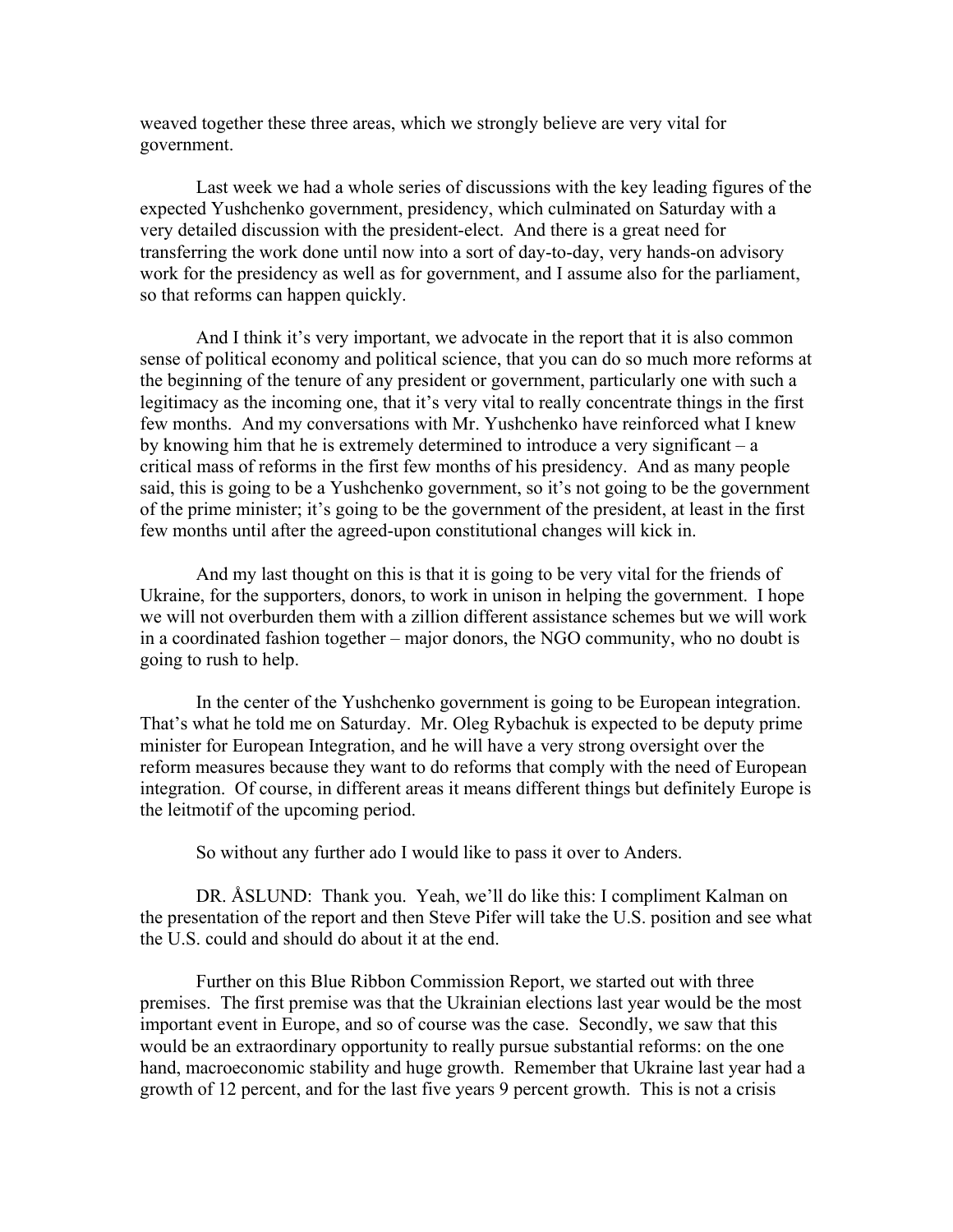situation; this is an opportunity. And added to that was, at least I expected, a huge democratic breakthrough, which meant that the priorities would change.

And then the third premise: when a new government comes in after a long political fight, people are exhausted. They don't have the program that they need. And our aim with this program is multifold. One is to provide a new government with a readable program that the interested intellectuals can read, not only for the civil servants. A program should be readable. You need to have the backbone of a government that is put on paper.

And another aim was then to clarify which are really the priorities. We put the question like this: which are the hardest questions for the next year? It's not a long-term program; it's an action program for one year, not only what could be done but what really must be done to change the situation. Our aim here is not to be controversial. We sat down and discussed substantially in our group of 19 people, and we tried to get people who were independent, who were the most qualified people with primarily the Ukrainian economy but also some political scientists and lawyers to get the sense what should really be done; what is possible to do given the political opinions? And of course we're also thinking of the West. It's good for the West to see which are the priorities and what can and should be done.

So, as Kalman said, the problem here is of course the state. The main institute to discuss is state failure; in other words, corruption. And this reflects in four major ways. One is that the state itself functions very badly and needs to be reformed. Another part of it is that it doesn't deliver the social services it should deliver efficiently or effectively. A third is that it doesn't regulate the economy as should be the case but rather it just impedes the private sector. And the fourth aspect is that it fails to provide the private sector with the appropriate support to reach out into the international community.

And, as you have on your chairs here, we sort of tried to get a list of which are the 12 most important recommendations to get a clear focus of it, and I won't elaborate upon them directly but rather discuss certain issues. In the report altogether were more than 100 concrete recommendations. So the main problem is the state, and here we need the political reform, administrative reform, a substantial decentralization of the functions, financing, to lower levels in the state, and judicial reform. No great revelations in that, but the fundamental issue is that the state should serve its citizens rather than the citizens serving the state. That's a fundamental concept that has to change.

And on the social side, the problem is not really the amount of public expenditure on social issues. If anything, the social expenditures in Ukraine are very large in relation to GDP and should be reduced. The problem is rather that they are going to the wrong purposes. Social support, so called, rather goes to the rich and not to the poor, and the two big social service systems, the public service systems – education and healthcare – are very inefficient. Rather than going to services they go to buildings and salaries for far too large a staff.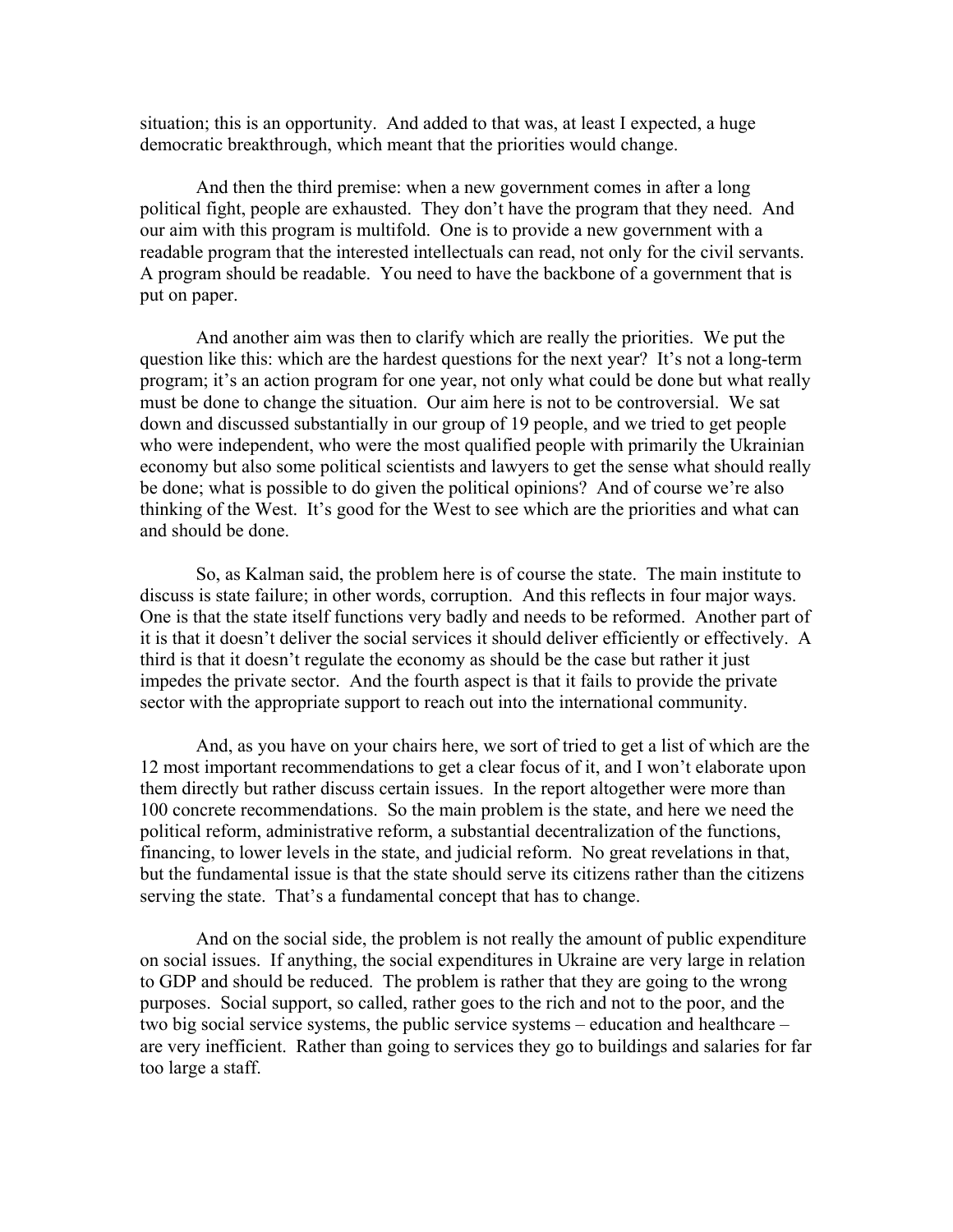So what should happen here is that there should be a different financing system, particularly in the healthcare system, which I think that virtually everybody points to as the big sore point in the Ukrainian state that needs to be improved. Our recommendation is simply an elementary public insurance system, not too complicated; go back to the base marker, make sure that financing is connected with demand rather than supply. It's not the buildings you want; it's the medical services that are the essence of the medical sector.

With regard to enterprise regulation, there are many things that need to be done. The most obvious one: finally adopt a tax code. Ukraine has done substantial tax reforms gradually and piecemeal since '98. For example, Ukraine already has a flat personal income tax of 13 percent, an excellent simplified taxation of small entrepreneurs, but the tax system doesn't hang together. Some taxes are still quite high, in particular the payroll taxes that are up to 38 percent to compare with 15 percent in the U.S. So this needs to be changed. And this is very much an opportunity. So much has already been done in the tax system; this is just to follow it up. So lower taxes, fewer taxes, and do away with a lot of loopholes. We have seen very many the tax reforms in Russia, so it should be quite doable, and indeed much has been done in Ukraine already.

In the financial sphere, the big problem in Ukraine is that there is an enormous lacuna of legislation. Ukraine, for example, doesn't have a law on joint stock companies, on limited companies, et cetera. So there are dozens of elementary financial legal acts that have long been drafted, much of it with the support of USAID, and many of them have been adopted into readings in parliament, but they are just lying there. So therefore this is a huge opportunity to adopt them.

The Ukrainian stock market doesn't function. Admittedly it increased by 200 percent last year and more than 20 percent already this year, but it's totally rudimentary because minority shareholders in Ukraine have no legal rights whatsoever. Instead we are seeing that enterprises that are doing very well are privately held by a few people. And there's a lot of vertical integration because you don't want too many contracts in an economy with so little financial legislation. It works surprisingly well but it could work much better.

On the foreign side there's one overwhelming issue: Ukraine needs to join the WTO this year. It's perfectly possible. Ukraine has about a handful of bilateral protocols outstanding. Most of them are small issues connected with agriculture but can certainly be solved. And the biggest problem is, surprise, surprise, with the U.S., and there are essentially two big points in the WTO accession negotiations with the U.S.

The first is the standard one: intellectual property rights. Ukraine has not adopted sufficient legislation on intellectual property rights. That can be done in no time now with the new president. So that's not a problem. And I think that this is something that President Yushchenko is likely to push through very much as a goodwill gesture towards the U.S. The other issue is, as always, agriculture. And no surprise either – primarily a matter of chicken. I'm not going into the technicalities, but of course that can be solved.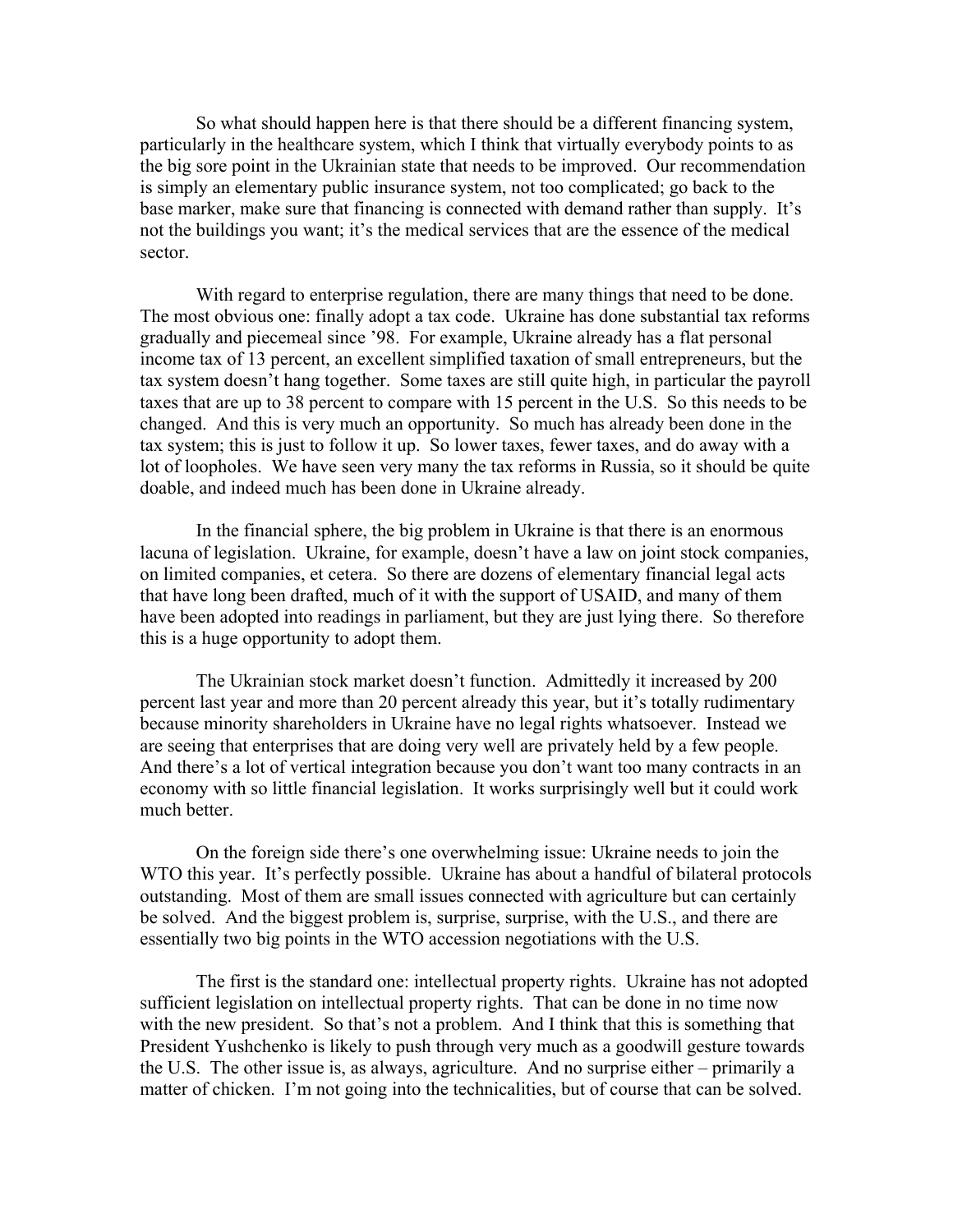There are a few agricultural issues that are always the last ones to be solved. Resolve this and Ukraine is pretty ready to join the WTO.

So there are a few actions that are required on the Ukrainian side and then it's important that the West supports Ukraine, as the EU Commissioner Peter Mandelson came out the other day with very strong support for Ukraine on various trade issues. I think that this is the big thing that is important to get done fast.

The other issue that is more complicated is Ukraine's European choice. What does it really amount to and how can it be given more substance? I think that it's important to get more access in terms of these educational exchanges and of course trade. But these are the issues that should be put first on the agenda. And I think that the European Union has a lot to issue there, and I also think that it's very difficult for the European Union to say no to Ukraine, which – (unintelligible) – with the so-called Copenhagen criteria of being a democracy, a market economy, and being a country with a rule of law, although not fully accomplished today, it's very likely that these will be accomplished now with the new government, which is very much the aim of this report.

And of course Ukraine is a country in Europe, which makes it very difficult for the European Union to ignore Ukraine in the long run if Ukraine does all these improvements themselves.

So with that I'll leave the floor to Steven Pifer, who will take the U.S. perspective.

STEVEN PIFER: Well, thank you. I'm happy to be here today.

The victory of the "Orange Revolution" and Viktor Yushchenko's victory in the presidential election in December is a huge win for the Ukrainian people. It really opens up the prospect now for Ukraine to follow the path of Holland and other Central European countries to consolidate democratic institutions, strengthen the institutions of a market economy, and join Europe. And a democratic Ukraine with a strong market economy that's fully integrated into Europe, that's in the interest of the United States, it's in the interest of Europe, and therefore it's in the interest of the West to help Yushchenko succeed in pushing Ukraine down this path of transformation.

I think the Blue Ribbon Commission report that Kalman and Anders have just described is a very impressive work. It has a very sensible list of things that Ukraine needs to do. The caution I would put down – and I mentioned it privately earlier – is the need for the Ukrainian government to set some priorities, particularly at the outset. It will be very useful, I think, to the West for the Ukrainian government to articulate its immediate reform priorities because that would allow the United States, the European Union and others to recalibrate assistance programs to most effectively support those priorities.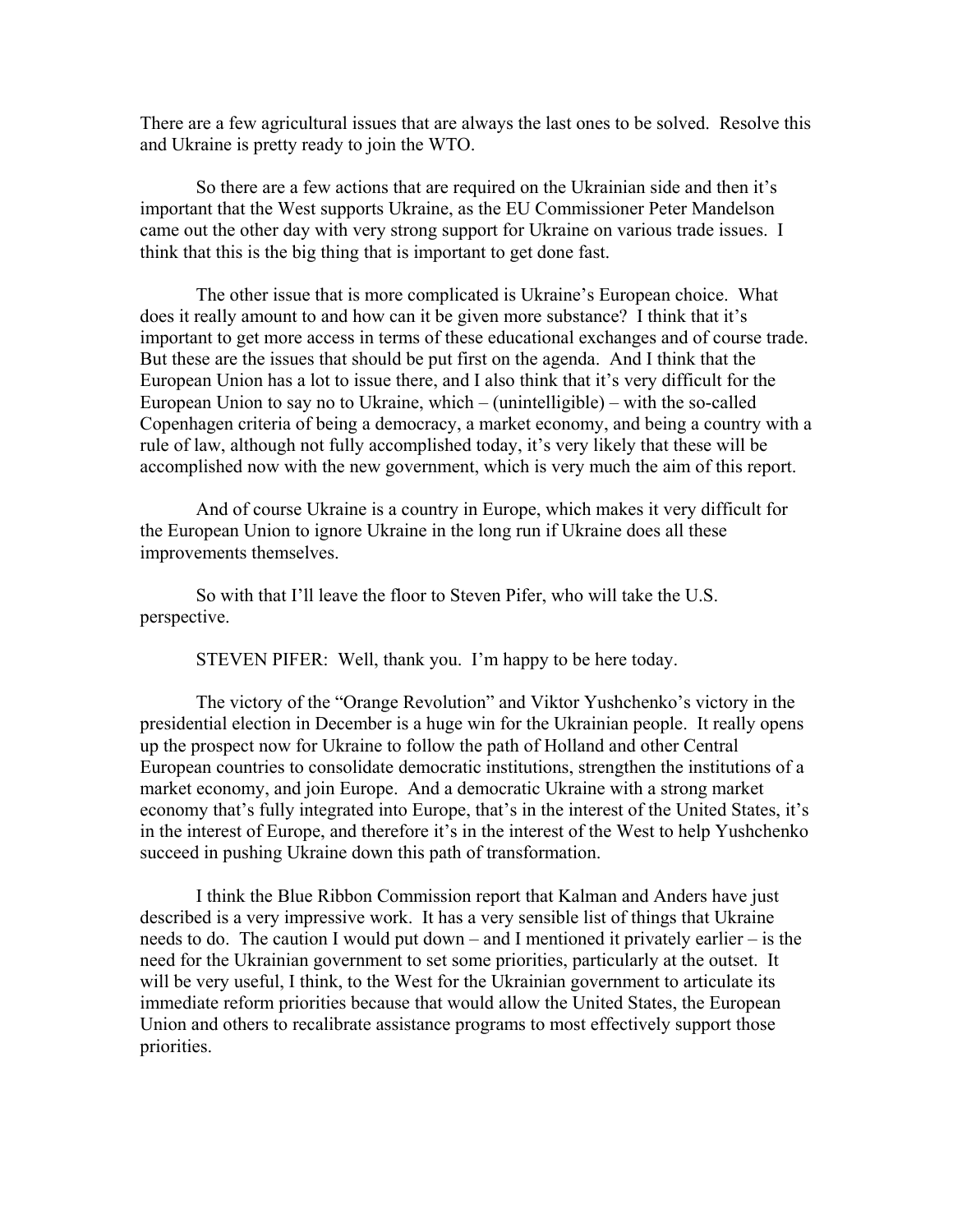I also think that the Yushchenko government should be considering where it wants to be perhaps in September after the Rada comes back from its summer break. I think it would be very useful politically for Yushchenko to be able to give a speech either to the Rada or to the public, where he can say, "In January, I set down these priorities, and here, let me show you some concrete and visible results that have an impact on the average Ukrainian," so that he can point to success. That will be important, I think, in securing political support among the broad public for the reform course that he's embarking on.

Now, what can the United States and the West do? And I'll focus my comments on what the United States might do, but almost in every case there's a parallel European or EU action. First, I think it's important to show political support for Yushchenko. This means first and foremost an early meeting between President Bush and President Yushchenko. If one sets aside things like handshakes on the margins of multilateral meetings, it's been almost five years since there's been a meeting between the American and the Ukrainian president. That was due to some concerns about actions by President Kuchma, but I think with President Yushchenko it's appropriate to send a signal of political support either by an early invitation to visit Washington, or perhaps consideration could be given to President Bush stopping in Kiev during his February trip to Europe.

A second thing that could be done that would be, I think, very important politically in the U.S.-Ukraine relationship, and this is dependent on congressional action, would be for Congress to enact legislation that would graduate Ukraine from the provisions of the Jackson-Vanik amendment. Ukraine has met the requirements of the amendment in terms of creating conditions for Jewish emigration and in terms of creating conditions for the Jewish community to thrive within Ukraine and it merits graduation on the basis of the requirements, but that would also be a powerful political signal for Ukraine.

And certainly the European Union could also look to the possibility of an early EU-Ukraine summit. An early summit with President Bush, an early summit with the EU would give Ukraine the opportunity to articulate a vision for American-Ukrainian and EU-Ukrainian relations over the next year.

A second step would be to calibrate assistance programs to support the reform priorities of the Yushchenko government, and here it's very important that the Yushchenko government first articulate those priorities. Once we understand where the Ukrainian government is going, we want to make sure that our resources – our assistance resources are supporting those reforms so we don't have a situation where they're going in this direction and support is going in a slightly different one.

There is a certain amount of flexibility within the U.S. Freedom Support Act program to with congressional notification recalibrate and adjust assistance programs. The current level for this year is \$80 million. I would hope that the administration and Congress could come to terms on an increase – at least a doubling of that assistance,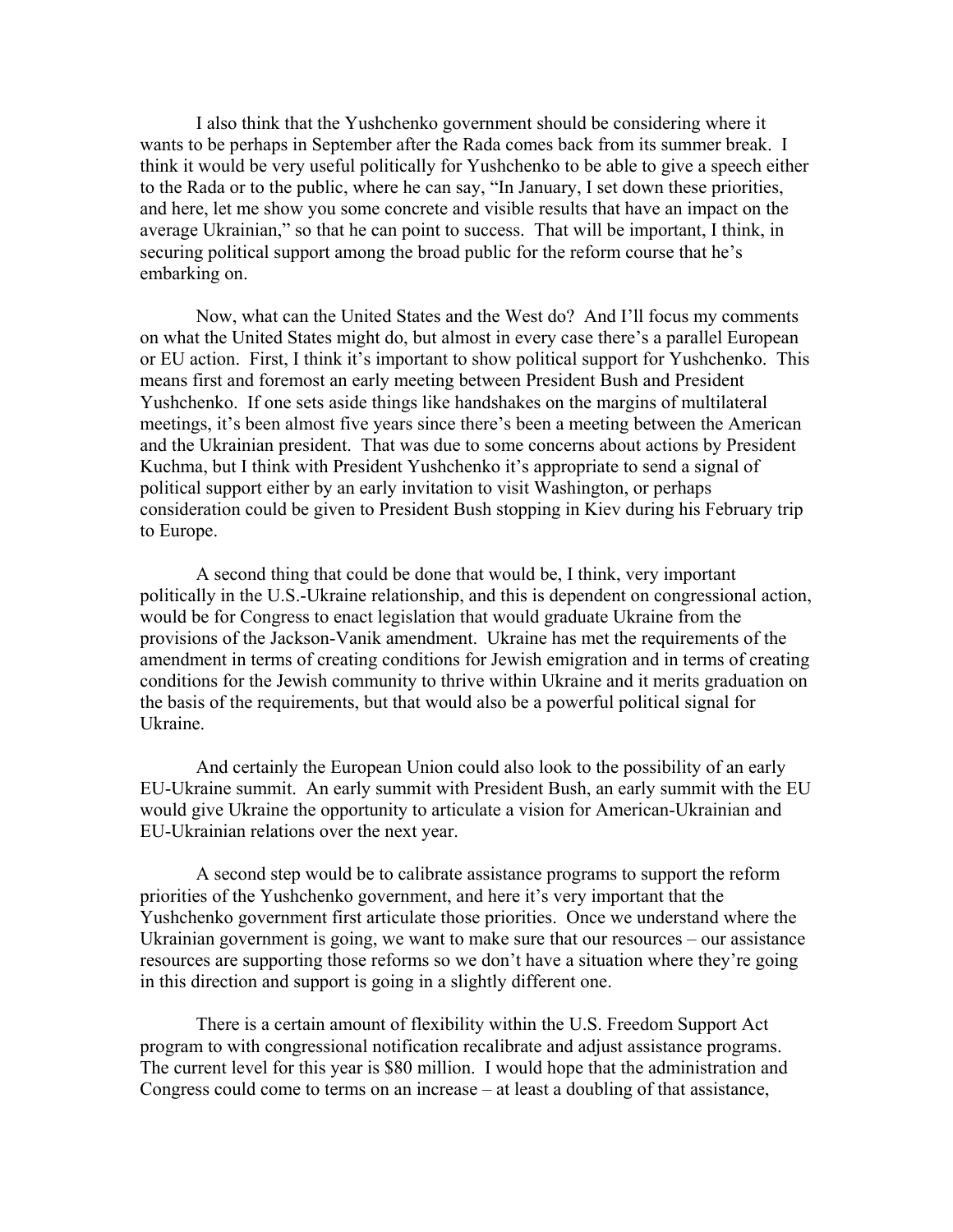which would give us more tools to support reform when we have a reform-minded government and also send a powerful signal of political support.

Certainly the European Union also should be taking a look at things that make sense in terms of possible adjustments to its assistance programs. And there are mechanisms on the ground in Kiev for coordination between the United States, the European Union, and other international donors and it's very important that we use those mechanisms so that assistance is coordinated in a way that avoids a situation where we're duplicating reform efforts or support for reforms in one area and leaving other vital priorities uncovered.

More important than assistance, however, in the West is going to be greater opportunities for trade and also greater investment in Ukraine, and I think there are four areas to look at in this group. First of all, there should be an early bilateral dialogue with Ukraine on steps that Ukraine can do to change the business climate to create an investment climate that is more attractive to foreign business. This can involve the European Union, and more importantly it ought to involve the private sector because it's private business, private investors, who can explain that these are the sorts of problems, be they complicated taxes, confusing regulatory schemes, a multitude of licensing requirements, that are preventing business from coming into Ukraine. And I think there's an opportunity now – a lot of positive attention to Ukraine in the wake of the "Orange Revolution" and Ukraine can move with that and we ought to help work with Ukraine to define steps that it can take immediately between Ukraine, United States, and Western Europe.

The fourth area I think would be a natural subject for the United States to work with Ukraine, and also very much involves the European Union, is to work with the Yushchenko government on defining its path to joining Europe. Now, the first comment I would make here is to my mind the most important thing that Ukraine can do to draw closer to Europe is to pursue the sort of political and economic reforms that are contained in this report and that I think we all expect the Yushchenko government is going to implement, because those sorts of reforms result in a political-economic system in Ukraine that is compatible with and looks like the market economy – (unintelligible) – that are now the norm in the European Union. So that's the most important thing I think Ukraine can do.

Talking about a couple of the institutions, let me start with NATO-Ukraine relations. There will be a meeting in Brussels of NATO leaders in February. It would be appropriate at that meeting for the United States and for the allies to express their support for a deepening of relations between NATO and the Ukraine on the basis of the action plan that was agreed in Prague in 2002. Should Ukraine express a desire to ultimately joint the alliance, I would hope that the U.S. government would take a position it has in the past, which is that we will be prepared to support Ukraine in that desire provided that Ukraine does what is necessary in terms of political reform, economic reform, and transforming its military to meet the requirements of the alliance.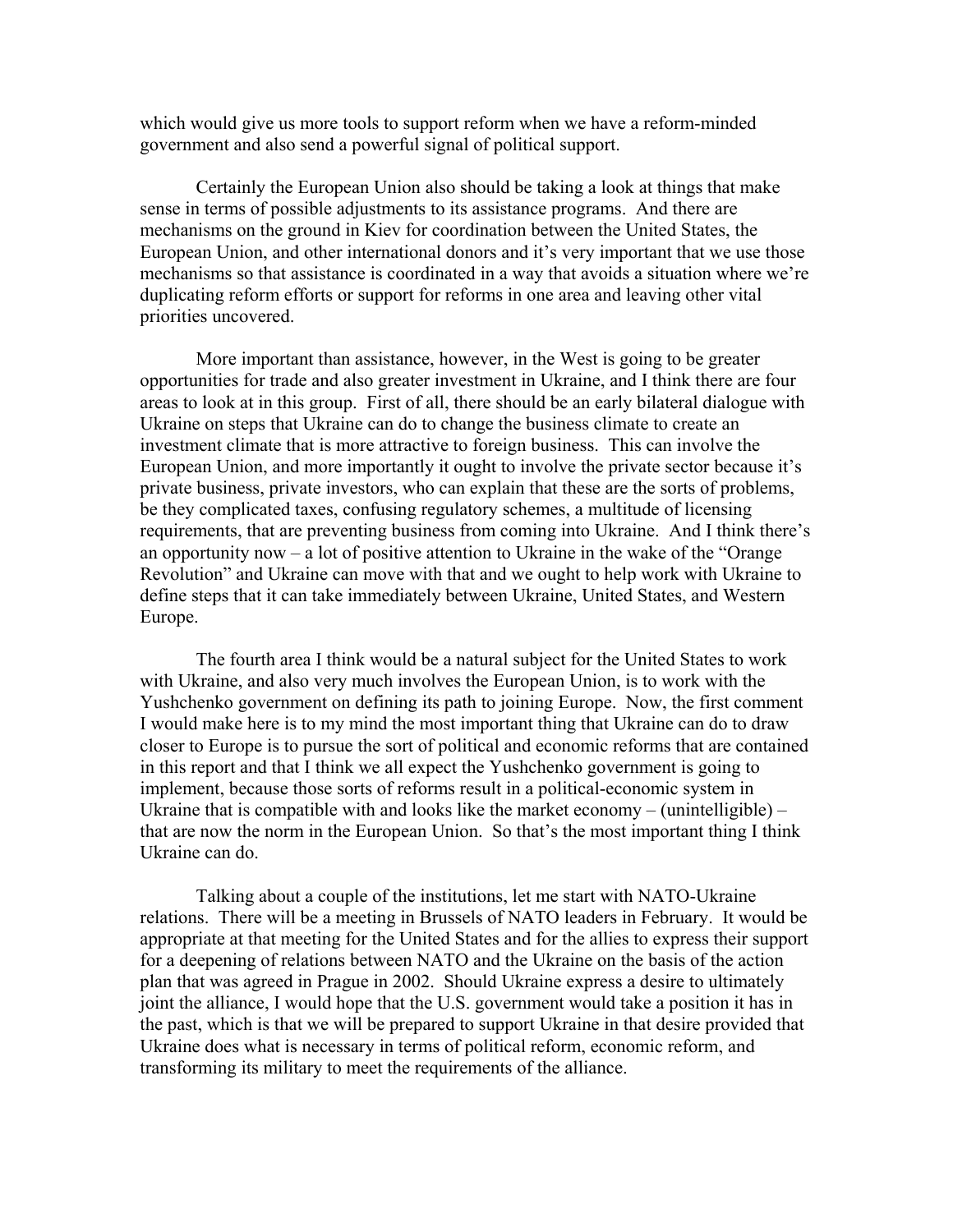And over the last 10 years as countries have looked to join NATO, there really have been two sets of questions the alliance have asked: does that country have a political and economic system and a military that are compatible with the values and the norms of the alliance? And the second is, is that country in a position to make a contribution to transatlantic security?

I think by virtue of Ukraine's historic contributions to peacekeeping operations, in terms of its contribution to the coalition operation in Iraq, Ukraine has demonstrated it has both the capability and the will to make a serious contribution to transatlantic security, so the question in terms of its aspiration for NATO really turns on does it develop a political and economic system that's compatible with the values of the alliance and is its military transformed so that it's compatible with those of the alliance?

I would note that, again, the sorts of political and economic changes that we expect the Yushchenko government to pursue are going to be steps that will naturally increase Ukraine's eligibility for NATO. Now, there's a question – and I think this is really, I think, a call for the Yushchenko government – is how much fanfare it wishes to give to that objective, and that's something they'll have to consider in the political context. In some parts of Ukraine, NATO membership is probably not seen as the most urgent priority goal, but it's a political call that the Yushchenko government can make while doing things that will move it invariably closer to alliance membership.

On the question of the relationship with the European Union, this is going to be much more attractive to Ukrainians in the near term than membership in NATO and it's also going to be less controversial, particularly in the eastern parts of the country. I note the vote that was taken last week in the European Parliament calling on the EU to give Ukraine the prospect of EU membership, and I can only endorse that. I mean, I don't think it's appropriate for the European Union now to tell Ukraine you will be a member, but coming up with rhetorical language that says to Ukraine that if you do the right things – if you build a political system that reflects the values of Europe, if you build a market economy, you too can aspire to follow the path of Poland and other Central European countries and ultimately join the European Union. That would be a very positive signal and could make the EU more of a magnet for the sorts of reforms that the Yushchenko government is going to have to pursue.

I've already mentioned the possibility of an early EU-Ukraine summit. I think in the near term one goal that would be appropriate for consideration on the EU-Ukraine agenda would be working out some kind of free trade arrangement.

Let me close with a couple of comments on Ukraine and Russia, and I note that Yushchenko has said that one of the first foreign leaders that he will meet will be Russian President Putin, and I think that's a smart decision given the historical, the cultural, the family, the linguistic, and the economic ties between Ukraine and Russia. I think it's important for the West – for the United States and Europe – to be very supportive of good relations between Kiev and Moscow. There is no advantage for us to trouble that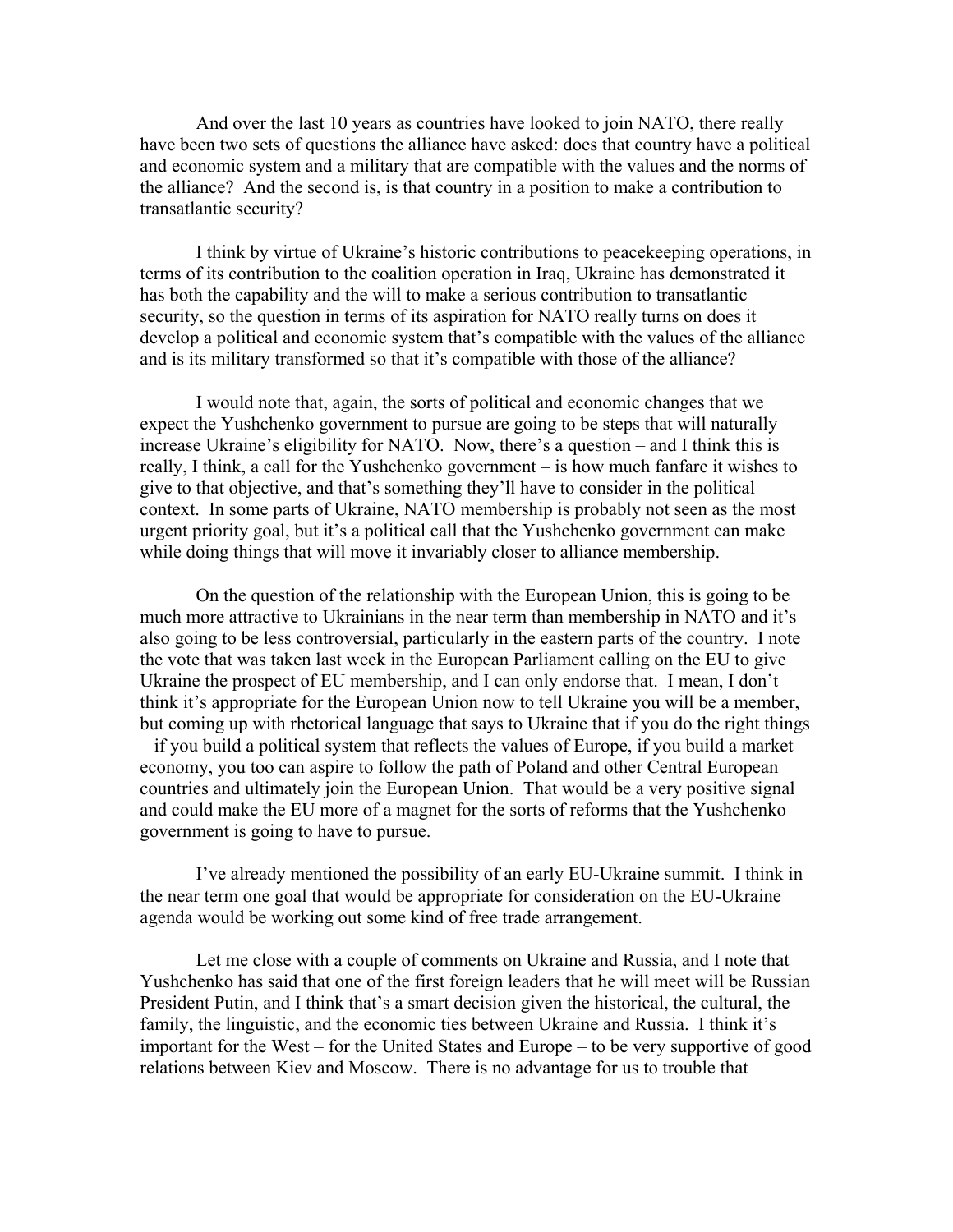relationship, and there's also no reason why Ukraine cannot draw closer to Europe while at the same time having a very productive and positive relationship with Russia.

I expect that Russia is going to be nervous about the prospect of Ukraine drawing closer to Europe because Russia will see a consequence of that, a greater sense of isolation for Russia, and that's a real concern and we in the West need to understand that. But the answer to that concern is not going to be found in placing obstacles in the path of Ukraine's way towards Europe, and I think it's important that the United States and Europe be very candid in conversations with the Russians about that – that we will support Ukraine drawing closer to Europe, but the point we should also make to Russia is that Russia can avoid the sense of greater isolation if Russia is also deepening and thickening its relations with Europe. And the United States and Europe should work to promote that in parallel with supporting Ukraine's effort to draw to the West.

I'll just close by saying that the United States and Europe have a very broad, positive agenda with Ukraine. In order to realize the bright promise that I think we've all seen in the last six weeks, it's important to understand that there's going to be real work and hard work necessary by the Americans, by Europeans, and most of all by the Ukrainians if we want to make the vision that we now see a reality. But it's important we move quickly. We have a window of opportunity and we ought to take advantage of it.

DR. ÅSLUND: Thank you, very much, Steve. Can I get a mike to the front here? I should say that we have the honor of having the chairman of one of the biggest Ukrainian banks here today, Alexandr Dubilet, who is Chairman of PrivatBank, and I would appreciate if you would like to tell us in a few words what you as a representative of one of the biggest companies in the Ukraine today thinks are the most important considerations for the business community. Pozhalujsta. Vy perevodite togda.

MR. DUBILET: (Speaking in Russian.)

TRANSLATOR: Ladies and gentlemen, I thank you for the opportunity to say a few words about the possibilities of business in the Ukraine and about the current events.

It is true that very interesting events have happened recently and the whole world is looking at Ukraine. These are very broad opportunities, but also very serious risks, because we have very little time to begin the reforms. If the reforms do not begin, we will see very deep disappointment both inside the country and outside the country. I would like to use one example to illustrate what may happen and how fast we can move and how fast we should move.

Currently, small and medium-sized businesses have to pay a very high bureaucracy tax. Today, small and medium-sized businesses only have a 13 percent share in the GDP of Ukraine, whereas in developed countries this share is close to 50 percent. Today, small and medium-sized business cannot develop. Why? Because many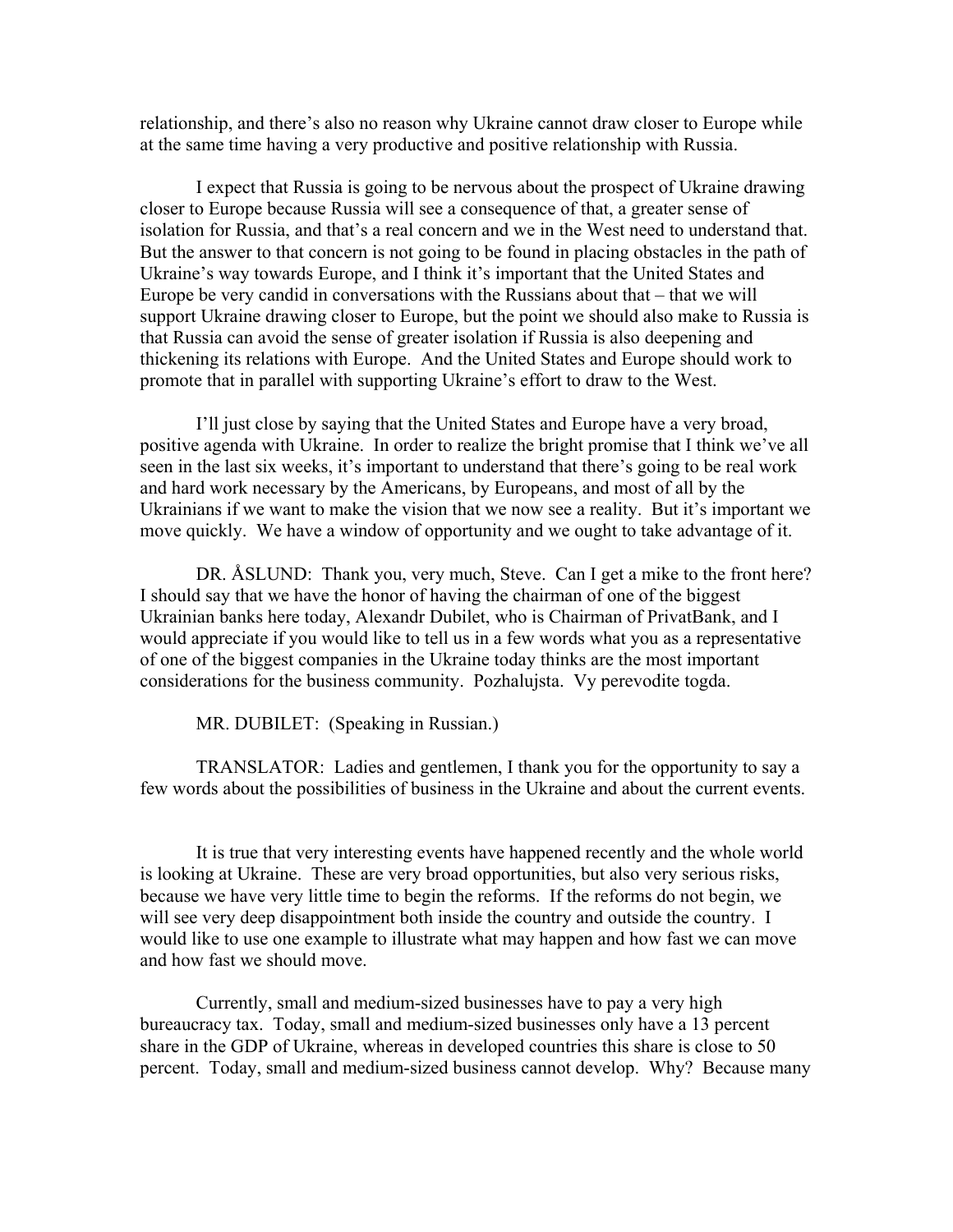bureaucrats will come to these businesses and tax them heavily, but these taxes do not come back to the budget, but they rather go to the pockets of the bureaucrats.

And we have questions. What should we do? Should we hire honest bureaucrats, or should we make our laws stricter, as our Chinese comrades do, or do we have to write letters? I have noticed that these ways are not productive. We have seen that before and we have seen that they demonstrated inefficiency. The solution could be only one: to reduce the number of bureaucrat on the middle and low level of the bureaucratic ladder. And I am confident that if we have less policemen on Ukrainian roads, we will not have less order. Not policemen but a special Russian word for…

MR. DUBILET: Traffic police.

MR. : Traffic police. (Audio break.)

MR. DUBILET: (Speaking in Russian.)

TRANSLATOR: And I am sure that fire safety will not be hurt if we reduce the number of fire safety bureaucrats by two or three times, or four times. A bureaucrat has a principle: if you want to kill a certain business, you have to become a leader of this business. Unfortunately, I did not read the report and I have not yet heard about the reforms which are proposed, but I am afraid that if these reforms are going to be given to bureaucrats to implement, we can already forget about them. And I very much hope that with your assistance, these reforms will not be led by bureaucrats.

And as far as the response of the business community to what is happening, we can see that many very interesting, very important agreements are being signed and therefore we see the willingness of various structures to help Ukraine and we are very thankful for that.

DR. ÅSLUND: Yes, I just add the comment "Yes, indeed." And these are the reasons why we urge very strongly for radical and comprehensive reforms. It's not possible to do – there's no silver bullet here. There must be a lot of hard-hitting bullets to change the system.

Please, the floor is open and – (unintelligible) – international private enterprise.

Q: Yes, I want to congratulate Dr. –

DR. ÅSLUND: Mike.

Q: Oh, sorry. I want to congratulate you on an excellent paper and very well thought out program of reforms. And heartened personally to see number seven on your priority list of recommendations the joint-stock company law, which I think will be a true bellwether of the political ability of the government to take on a very entrenched group of powerful people and pass a much-needed reform.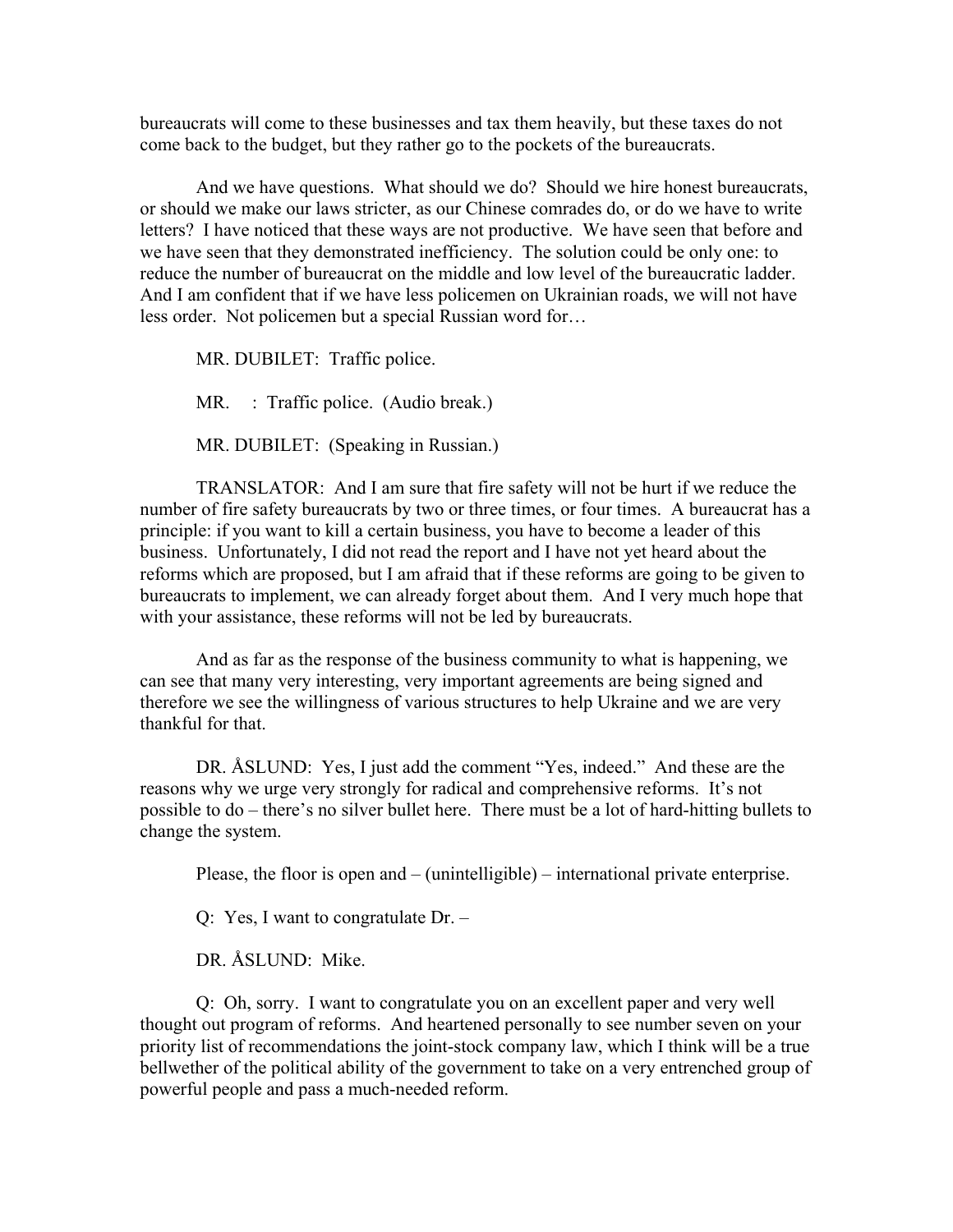My question is for you, DR. Åslund. You're also a noted expert on Russia. We heard a few comments on the important role that Russia has to play. I'd be interested to hear your comments on what you believe the role of Russia as potential spoiler of this reform process may be. Perhaps they've already spent their political energies on trying to defeat Yushchenko, but what role will Russia play in either promoting these reforms as an interest group of investors, or blocking them. I'd be interested to hear.

DR. ÅSLUND: Thank you. Well, I'll respond – (unintelligible) – to this. I don't think that Russia has much to do in the first half year or so. I think that there are more problems later on because really President Putin has lost out so badly in his Ukraine policy that I think Russia has lost a lot of the authority that it did have in many Ukrainian circles before.

The most sensitive issues is the gas consortium, which, let's see, was it three or four years ago when it was concluded between Russia and Ukraine? This is a secret agreement between two states, which basically should not exist on a commercial issue. And usually an international agreement of this kind should be subject to ratification and it has not been because then it would have been publicized. There must be massive corruption in this.

The Yushchenko campaign says that \$200 million was skimmed off from Gazprom and put into the Yanukovich campaign. I can't verify that, but it's a credible proposition. And obviously this will be a very sensitive issue and now when Kalman and I were in Kiev last week, virtually everybody among the Yushchenko leaders say that gas consortium must be renegotiated and that is one of the top issues.

Ambassador Jim Collins – (unintelligible).

Mike there.

Q: A list of 12 huge areas for activity I think does require a response or at least I'd like to hear the response about priorities. You can't possibly do all this at once and I think Steve's point is a good one: that somebody has to set out what's going to be first priority, what's second. And I'm just curious whether the Blue Ribbon panel addressed this or has thoughts about this.

DR. ÅSLUND: Kalman, for you.

MR. MIZSEI: Before, let me just react on what you said about the joint stock company – the lack of the joint stock company law. It's such a burning issue that we were asked repeatedly during our meetings to lobby for a fast implementation. The fact is that an acceptable draft has been in the parliament for seven years and there are clear commercial interests that prevented it from being implemented. And that is also a little bit of a start of my answer to you.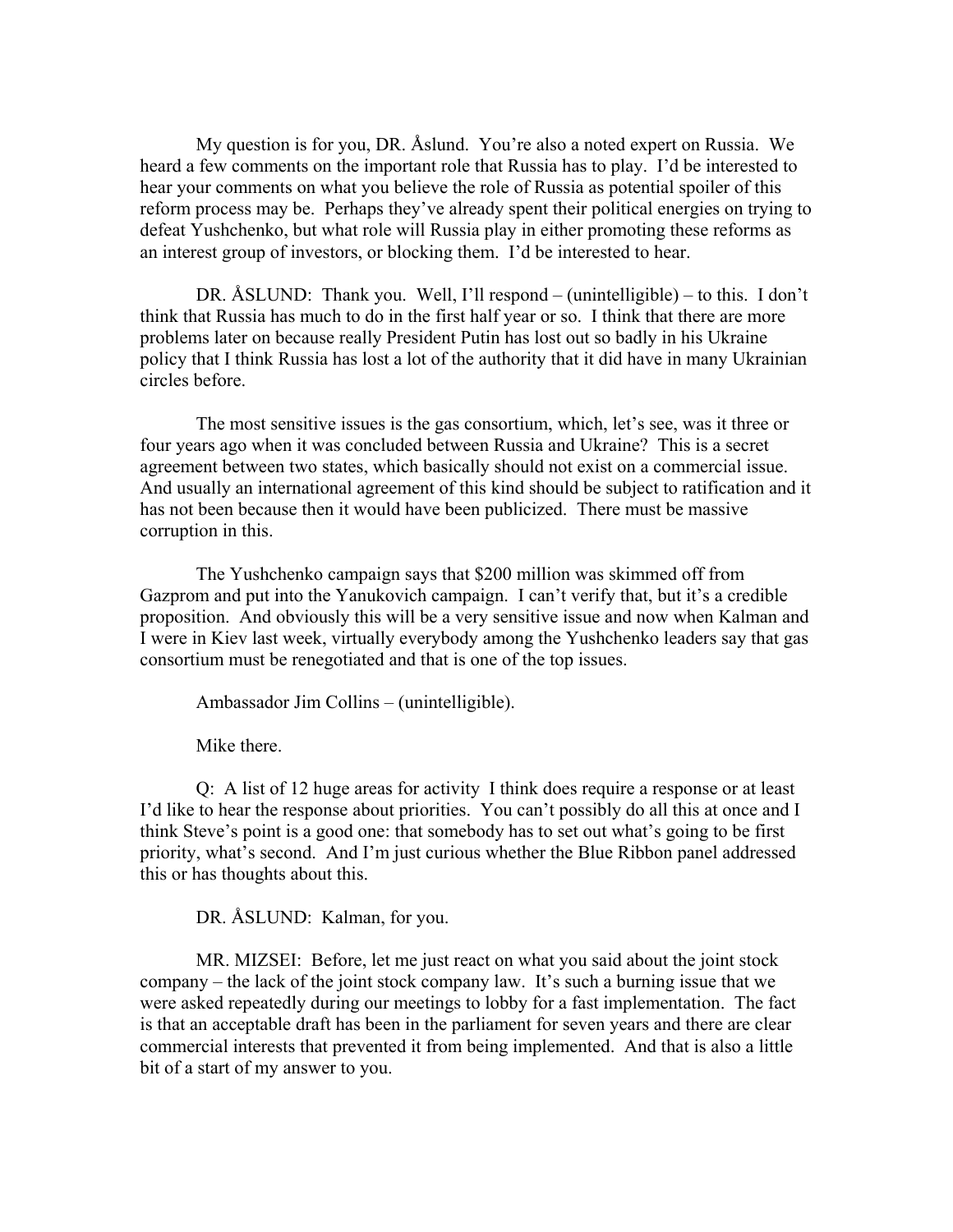We may have been perhaps a bit too ambitious by setting out 100 recommendations, although the 12 areas are broader areas. The 100 recommendations are pretty specific, but quite many of them are such where there is already a draft law or – and in fact, Mr. – (unintelligible) – asked us to create a list of legislative acts on which Ukraine international experts one can work immediately with and gear up the legislative machinery.

So I don't think that out of the 12 broad areas there is any where I would be able to say let them wait, and probably – you know, if healthcare for instance – if you only start the healthcare reform now, it's a very complex system. You don't expect it to be finalized within one year. In fact, none of the Central European new EU member states have done anything really serious about healthcare reform and the healthcare system in many older European Union countries is also in tatters, so there we don't expect an extraordinary quick resolution.

Probably some areas of the state reform can really go fast – economic reforms fast, and first of all, indeed as Anders mentioned, there's no reason and there is a very broad agreement in the incoming leadership that WTO membership negotiations have to accelerate, and that can be an extraordinary service by the international community to anchor Ukraine firmly to the international trading system through a very, very productive and fast negotiation.

DR. ASLUND: If I just may add, our idea is very much that the reforms now have to be more comprehensive than before. We are not at the early post-communist stage where you have to focus on three to five things. This is a time when there is administrative capacity to do much more, and particularly because we have all these drafted laws lined up, so I think that one should emphasize that it should be a comprehensive reform effort for the reasons that Mr. Dubilet emphasized.

Mr. Mickhachevsky (ph) – (unintelligible) – foundation.

Q: Thank you. I've heard a lot and as you started out saying the state is the problem and that you're trying to get a system for the state to serve the citizens rather than vice versa.

I understand in laying out very quick priorities you're focusing on the state; however, we have seen such a powerful example that the best agent for changing the state have been citizens, unless of course you believe some of the theories that this was all a plot by the West or it was all a game between Russia and the West, which I personally reject.

So is there a recognition by the esteemed colleagues working on the report that assistance to support civil society development really needs to continue – that probably one of the best ways for the  $-$  (foreign phrase) – not to give bribes is if enough citizens refuse to pay them or put pressure to run people out of – the bribe-takers out of office. So is there something that deals with that?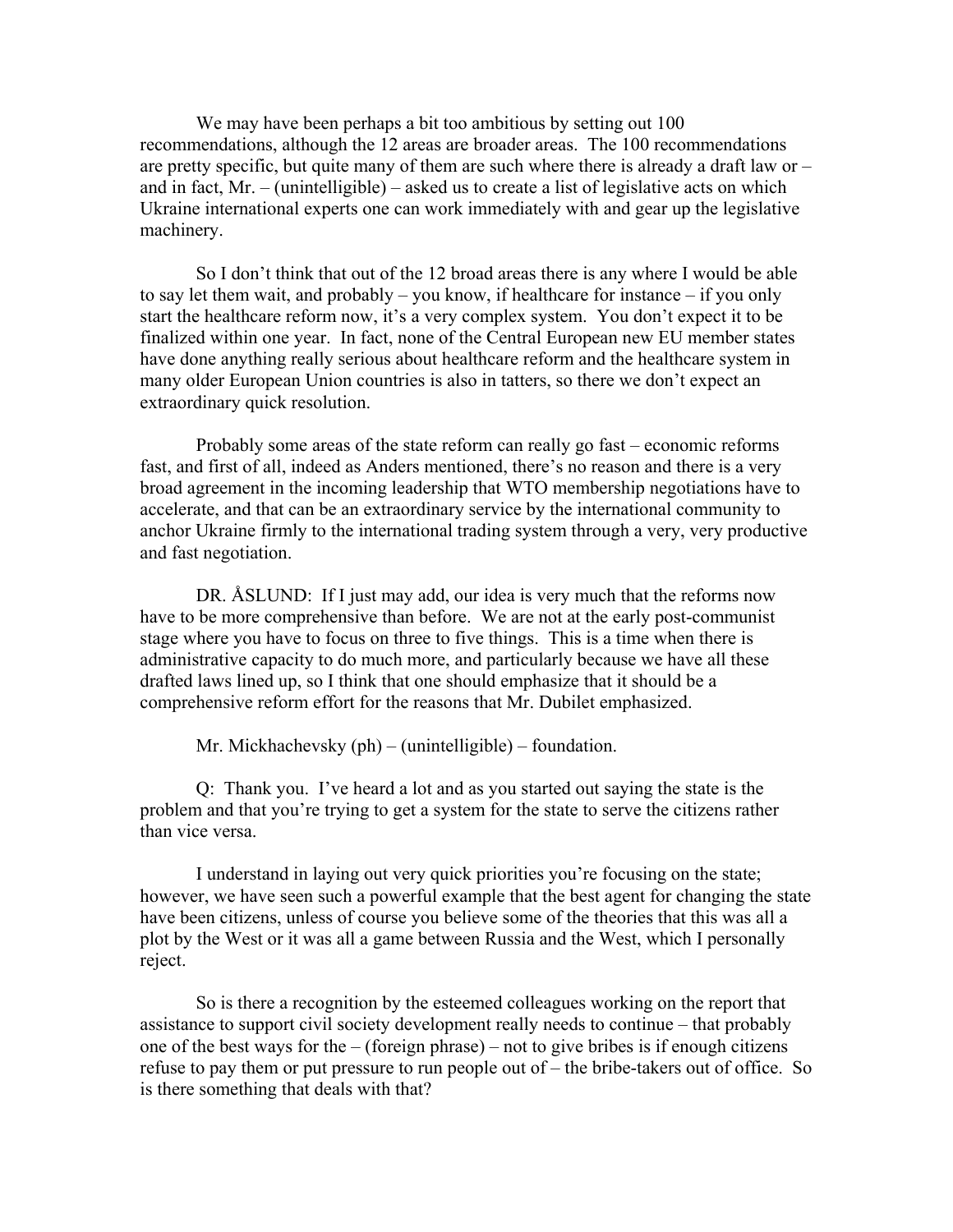And then I have a more specific question on economics. You presented the need to join the WTO this year as kind of a slam-dunk and I'm wondering are there things being addressed of what might mitigate the negative effects of joining the WTO that there may be in certain sectors of the Ukrainian economy as a result of that. Is that being addressed in the recommendations?

MR. : Yeah, last week we were answering questions which were very similar to yours. The other co-chair – (audio break, tape change) –

DR. ÅSLUND: – one or two more years and then Ukraine will have to reorient, as we are seeing now, several of the big Ukrainian steel producers are trying to enter the European market by various means – by buying enterprises in New Europe in particular. WTO accession will be a huge help to the steel exporters in the future and they will need it very soon.

So I think that Ukraine is a case where WTO accession is much more an asset than a cost on the whole.

Jonathan Elkin (ph).

Q: Thank you. My question concerns Ukraine's possible joining of various international institutions, and in particular the EU. Anders, I was, I have to say, somewhat surprised at your optimism about the EU's readiness to put Ukraine onto a pat of early accession to the EU and I'd like to ask you to elaborate a little bit on that if you wouldn't mind because it seems to me that there are lots of questions as to whether the EU is actually on that kind of a trajectory or not.

DR. ÅSLUND: Sorry, Jonathan, I didn't say that. I didn't say early accession. I said that the EU can't say no to Ukraine categorically as, indeed – (unintelligible) – the former EU president – sorry, president of the European Commission did, and also a few other of the former commissioners.

What we have seen now is the European parliament taking a strong, positive vote on the – on Ukraine. The EU is a process, so if you stay optimistic about Ukraine's relationship with the European Union, primarily you mean that EU membership is a possibility. And the other form of optimism would be that EU accession would be possible in 15, 20 years.

But on top of that I would argue that this would be good for Ukraine. The European Union today has common agricultural policy, common fishery policy, strict labor market policy, it has some elements of a common tax policy – fortunately very little – and it has 320 environmental directives. As Ukraine, you don't want to adopt this within the next decade at least and you hope that some of these elements will be reformed within the European Union before, so access is the important part for Ukraine now and certain elements of the EU legislation; for example, company legislation, which is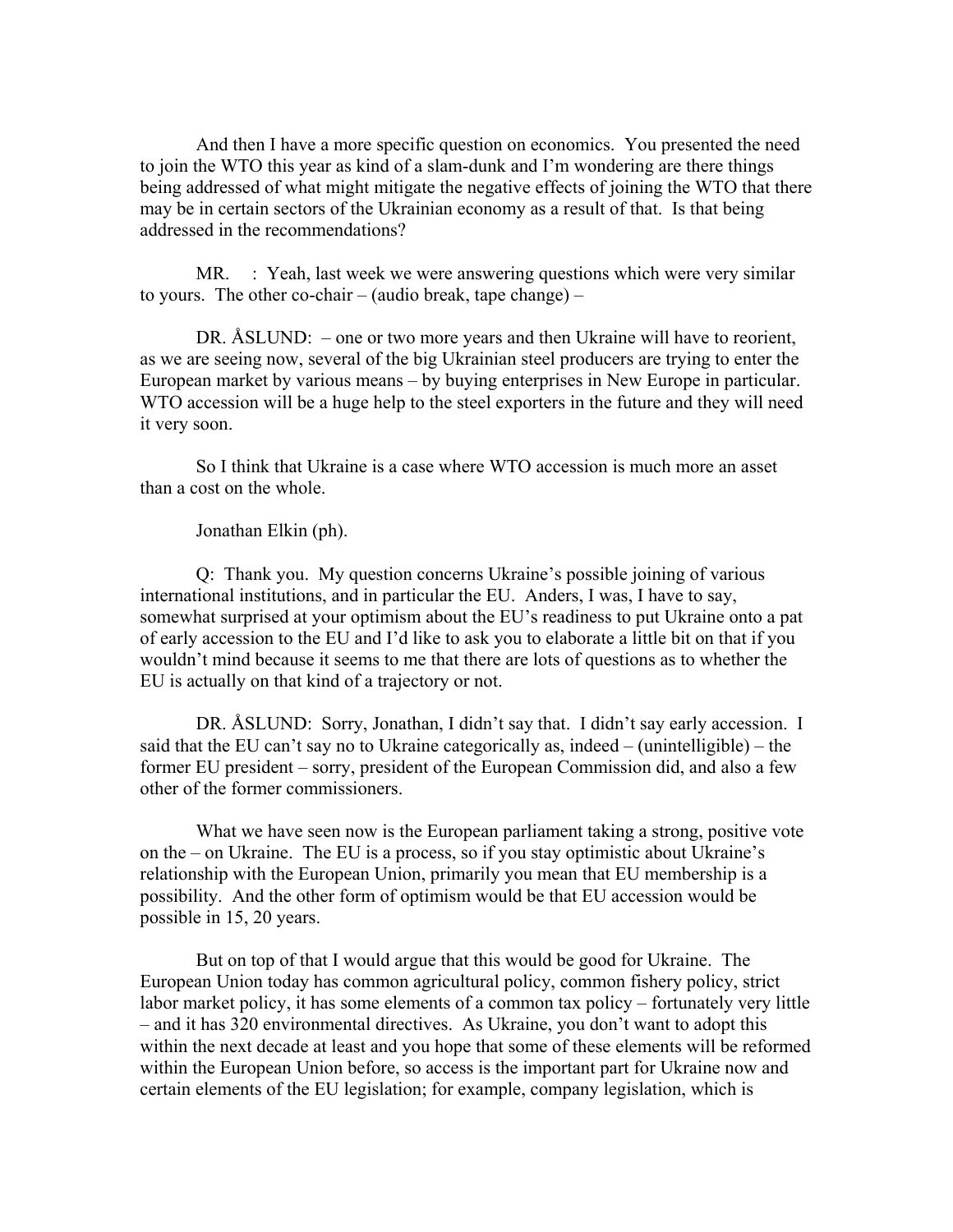basically the same as in the EU and the U.S. So you don't want the process to be too fast. After all, new Europe has had last year 4.8 percent growth, while Ukraine had 12 percent growth. Part of it is catch-up, part of it is that the Ukrainian system is in spite of corruption a freer market than new Europe. Kalman and I have a difference here on – (laughs). He's much more pro-EU than I am.

MR. MIZSEI: But only a small bit. (Laughter.)

DR. ÅSLUND: Senator Davis.

Q: My name is Joe Tidings (sp). I was the chairman of 31 monitoring commissions of former U.S. senators and congressmen and European parliamentarians. I was at two of the last two elections. I'm really a neophyte on Ukraine except I have a couple of comments.

Number one, Yushchenko's government is very fortunate indeed to have a document like this in their hands prepared as this has been, so I congratulate the Carnegie Institute and all of you involved. Perhaps my comment is elementary, but I don't see how any government changes from the type of system that Ukraine has been under for centuries primarily, to a democratic system regardless of how many people want it without a restructure of the media and freedom of press. I just think that that's got to come right off the top.

I'll give you an example. I was in Donetsk. That was the area where I worked for about five days and I spent some time in the university because I'm a regent in the university system of Maryland and we're trying to set up relations. But I was amazed at responsible citizens in the Donets community who sincerely believe that there has been a deal made between Yushchenko and U.S. and European leaders to shut down the coal mines in Donets and bring in U.S. nuclear waste and European nuclear waste and put them in. I mean, responsible people sincerely believe this because they've never heard anything else. And everyone here knows the history of independent journalists assassinated over there, and just in the last four or five years.

So I think that it seems to me and perhaps what I'm saying is implicit in number one, and number two – and we're really getting to emphasizing reforms. You say reform the judicial system and make judges independent and impartial. Well, it seems to me that all of your economic reforms and almost all of the rest of this, and I particularly appreciated hearing about the – from the chairman of the bank about the bureaucrats, and that rings a bell, but I think that the reforming the judicial system – and I would particularly like to ask the question, did the Blue Ribbon Commission consider the steps which Georgia took to reform the judiciary at all in your work?

DR. ÅSLUND: Steve, if you start on the – (unintelligible) – judiciary, and if you want to add something, Kalman.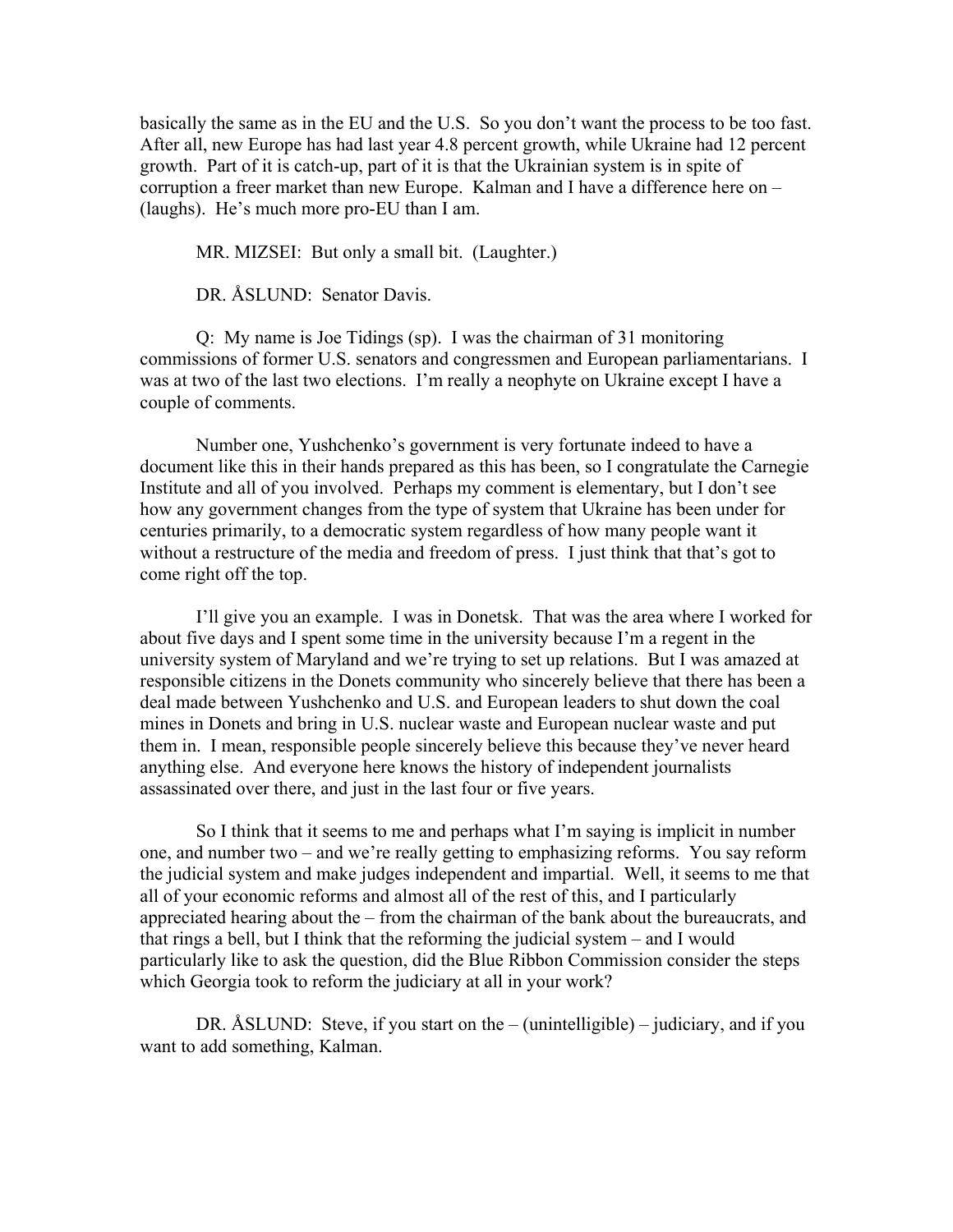MR. PIFER: Well, on the question, I think it is very important that there's an opportunity now, and I think the Yushchenko government I think has said the right things about creating conditions for a real press to begin to function in Ukraine. And it will still be important that there be Western support for the development of an independent media, and we ought to look at it. We now have an opportunity because you have a government in place that says we welcome this. Much easier to build and support a Western media in those conditions than when you have a government that's ambivalent or opposed to an independent media.

I'd add that I'm actually optimistic about the prospects for an independent media in Ukraine and what I found really striking was the reaction of a number of journalists both at the UT1 state-controlled channel and a number of the other national television networks that were controlled by people who were close to Yanukovich, where in November they basically went out at the risk of their careers and said, we're not going to do this.

So I think – there seems to me that there is a desire on the part of the journalists that are now in Ukraine to act in a way as we would expect: to report the news freely and fairly, whether or not it's positive or negative towards the government. And I think if the Yushchenko government holds to what it's said, there is every condition now for the emergence of a vibrant media within Ukraine, but it will be, I think, still important that the West look to support that in the sense that we can lock this in and make that a key institution of civil society within the country.

DR. ÅSLUND: Kalman, would you like to answer?

MR. MIZSEI: Yeah, just a couple of things. One of the issues about the media in Ukraine is that actually it is a very privatized marketplace, but it's a somewhat oligopolistic marketplace where a couple of oligarchs own a very large chunk of the media market, and I know that many people, including the Open Society Institute, are already in communication with the government to try to give technical assistance how to regulate the media market in a way that it becomes more pluralistic.

But just like Ambassador Pifer, I very, very strongly believe that we are actually on the way towards a very good media and anybody who reads things like Zerkalo Nedeli (Mirror of the Week) can say that it is actually in terms of quality a very well improving market and when we met the media with Anders and Aleksander – (unintelligible) – on Thursday, I was very impressed by the sophistication of the questions. Somebody like us, who deals with journalists in CIS countries and the Balkans can appreciate the differences, and it is a rapidly improving journalist profession there.

On your question about the East, indeed it is going to be extraordinarily important for the government to have a very, very constructive policy towards Eastern Ukraine and indeed one of the major issues there is information. To break the information monopoly there, which is – the rules there are very different from the rest of the country.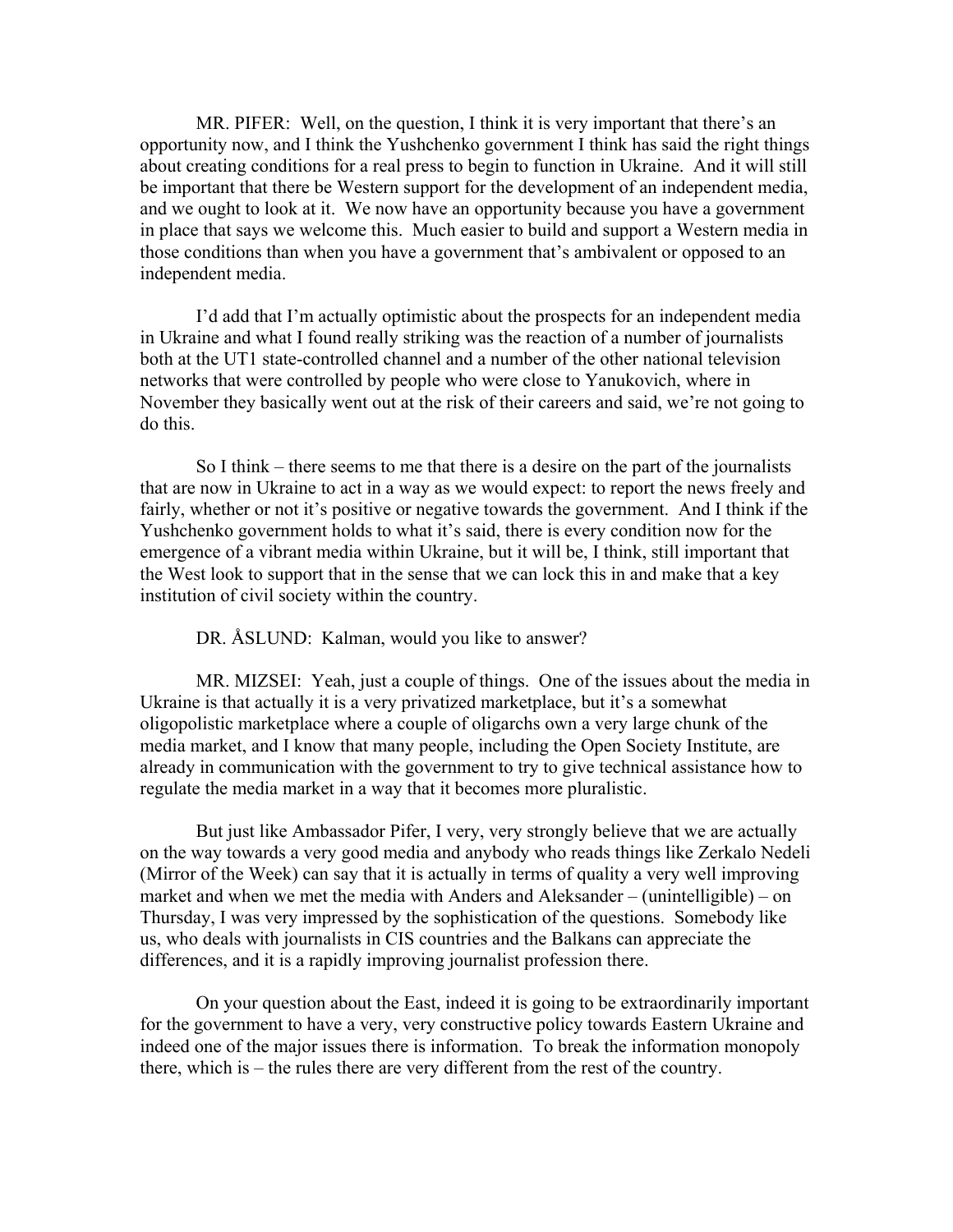And thirdly, just a little correction. This has been the work of the United Nations Development Program, where Professor Åslund played a leading role as the co-chair. I like to remind our American colleagues we sometimes have a – (laughter) – that the United Nations doesn't do anything useful. (Laughter.)

DR. ÅSLUND: Two last questions. There, yes.

Q: Just a follow-up on the question about the impact of opening the economy, joining WTO. One of the things that USAID has done just about the same time that the commission started was to commission a study on the competitiveness of the Ukrainian economy, and that report is going to be released this coming Friday the  $21<sup>st</sup>$  and it's a similar assessment of exactly the kinds of things that need to be done both in terms of policy environment as well as assistance to the individual sectors to overcome a dependence on one particular segment of the economy.

DR. ÅSLUND: Thank you. Well, perhaps we can take three. There was somebody behind there also.

Q: Martin Horowitz, American Jewish World Service. It just struck me there might be a couple of pink elephants sitting in the room that no one has mentioned. The report deals with recommendations and reference to we in the West. I just wondered, given the expectation that there'll be a reconsideration of Ukraine's participation in the Coalition of the Willing, what is your estimation of the fact that the United States government has any real interest in Ukraine in comparison with the relationship that the president has with the man into whose soul he has looked? It seemed to me that that's a fair – you must have discussed this. (Laughter.)

DR. ÅSLUND: And McConnell (ph).

Q: Yes, U.S.-Ukraine Foundation. Just – I don't know whether it's in your report or implicit about looking at the March, 2006, elections for parliament and local government as an opportunity to, I think, one, address the issue of relations between citizens and its leaders, but also things like corruption and other issues.

DR. ÅSLUND: You start.

MR. PIFER: Well, on the question of Iraq and Russia and Ukraine, I guess the main point I would make is that going back to 1994, the view articulated both by this administration and the previous administration for Ukraine was, we want to see a stable, independent, democratic state, strong market economy, increasingly close ties to Europe.

And I think now like never before since Ukraine became independent, there really is an opportunity  $- I$  mean, there is a  $-$  after the inauguration hopefully on Saturday there will be a president who is committed to that vision, and we endorse that vision not because it's good for Ukraine, but because it's good from the point of view of American interests. That kind of Ukraine makes for a more stable and secure Europe. It's going to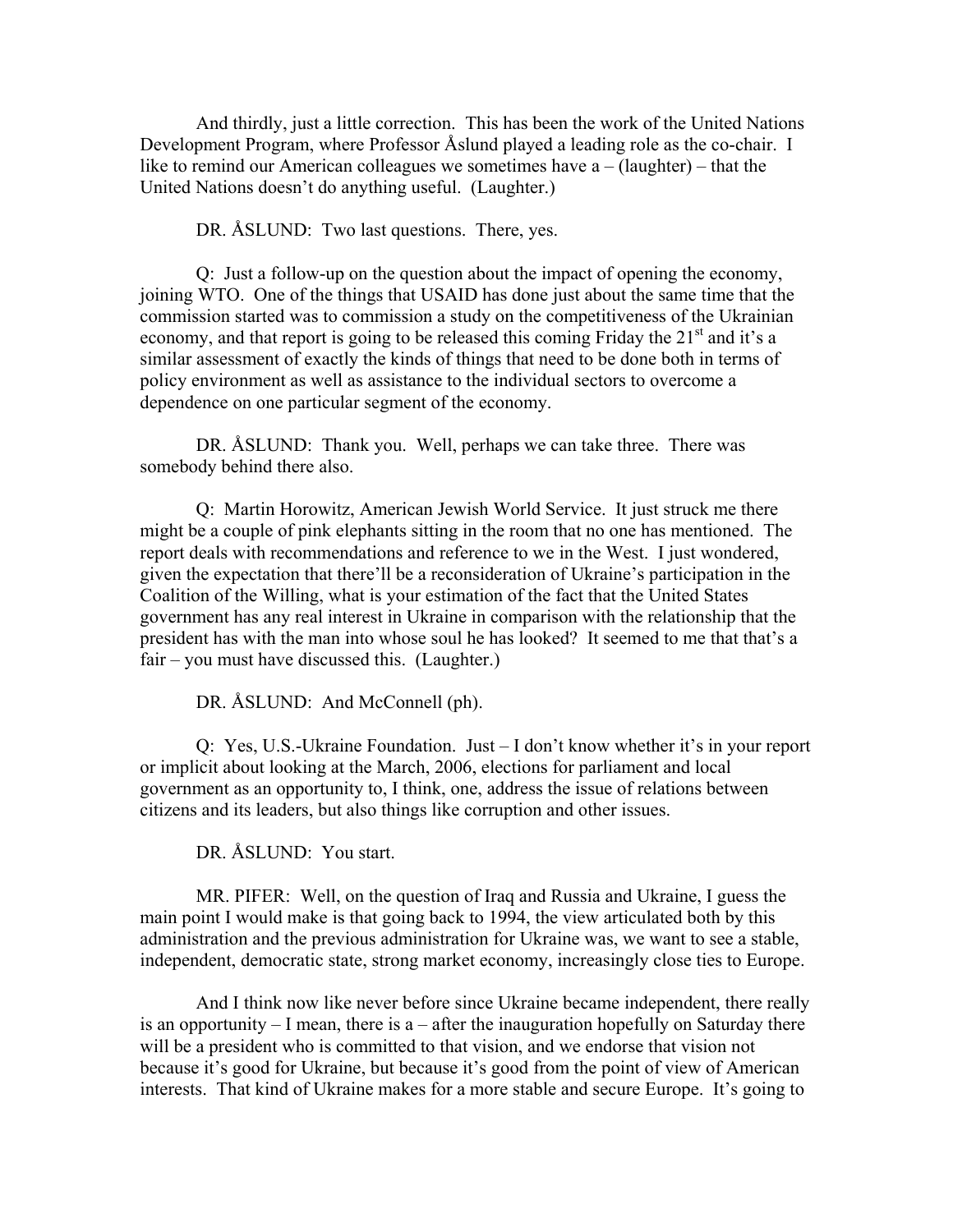be a more – a better partner for commercial and investment purposes. It's going to be a partner in tackling problems like terrorism and proliferation, so we have this opportunity: we ought to seize it.

With regards to Iraq, I think the Ukrainian government is still sorting out internally, and it has said – and the Yushchenko government has said that there would be consultations with the U.S. with regards to what happens to its coalition there. And we'll see how that comes out, but I would hope that whatever decision takes place with regards to Iraq will not obscure the fact that we have a huge opportunity to promote the kind of Ukraine that we've wanted to see for the last 10 years.

How this relates to Russia to my mind is going to depend a lot on the Kremlin. You know, whether there's going to be a dilemma in the American-Russian relationship over Ukraine really depends on what sort of goal the Russians set for themselves with regards to Ukraine. I think the way – as I said in my comments, I think there is an understandable concern on the part of the Russians that if Ukraine is moving rapidly towards the West there is the potential for greater isolation of Moscow. To my way, there's two ways to prevent that. One is you stop Ukraine. The second way is you push Russia.

I don't think we should be putting obstacles in the path of Ukraine's effort to join Europe, so we ought to work with the Russians and say we're prepared to work with you to deepen the ties so that you avoid any sense of isolation as Ukraine moves towards the West. At that point I think we've laid out our readiness and it's an appropriate readiness. The question then really depends on will the Russians be prepared to engage on that basis, and I'm not sure we know the answer yet to that.

DR. ÅSLUND: Kalman.

MR. MIZSEI: Yeah. Just one sentence on this one. The Ukrainian reforms may be an extraordinary good facilitator of Russian reforms as well.

On the question of the March, 2006, election, the – this document has concentrated on the next year, meaning 2005 more or less, so it is not going into the issues of the 2006 elections. UNDP this last year supported 50-plus election processes, so we are extremely involved in democratization in the less developed countries of this world, and obviously if we are asked by the Ukrainian government to assist in any way, we would be delighted to do that. We also have OSCE that is working a lot with the same countries that I deal with and support democratic elections, so we want to be helpful the way the Ukrainian government and parliament wants us to be helpful.

DR. ÅSLUND: Thank you. I should just add here with regard to USAID report, there are quite a few international organizations that have various reports out and we have been looking at what was available at the time. The most striking thing is that there is a huge consensus now about what should be done in Ukraine, and this is also true of the parliament and of the Yushchenko aids that we saw. And there's also a huge sense of